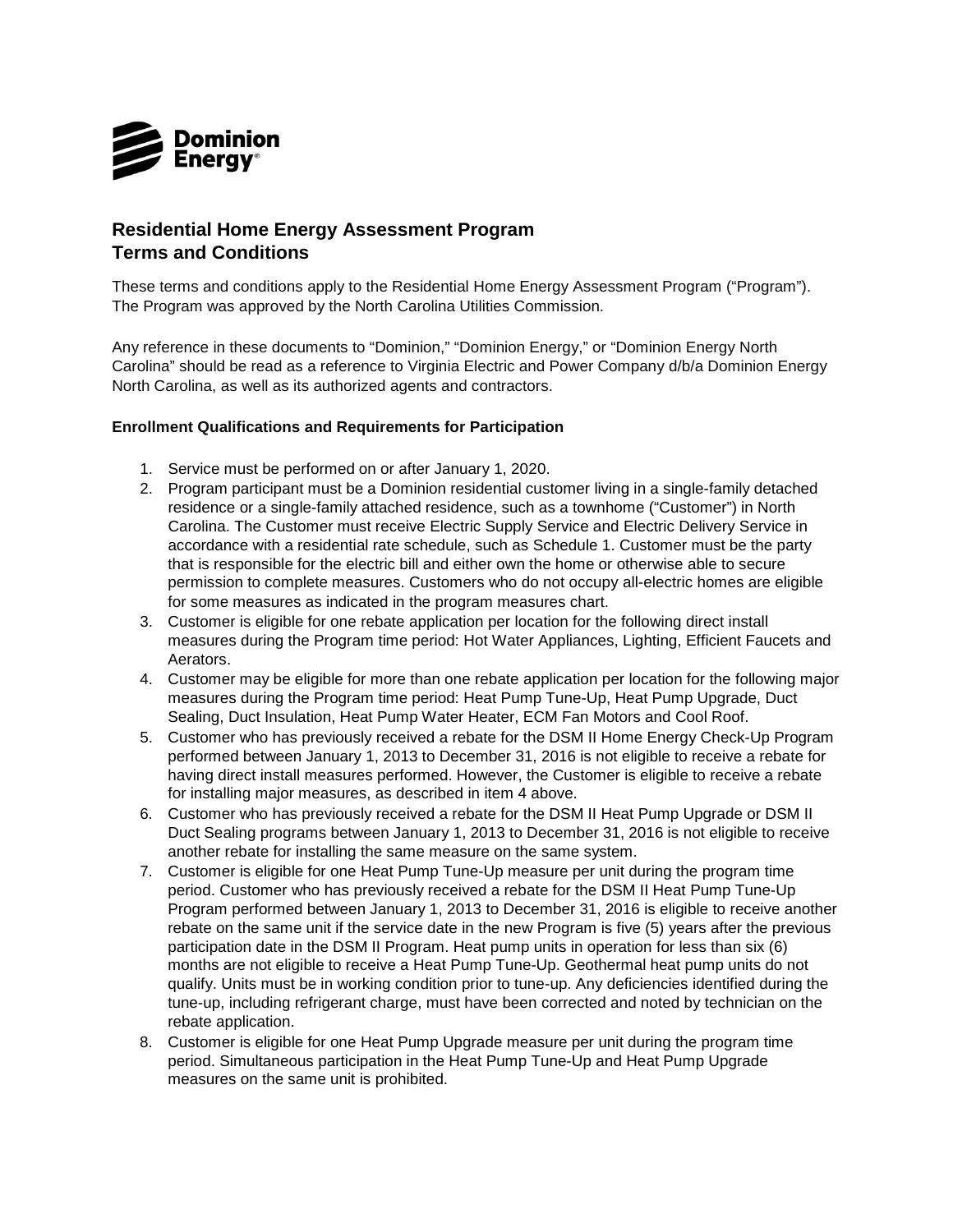- 9. Work must be completed by a participating contractor that is in Dominion's network when the work begins.
- 10. Dominion and/or its designees including program administrators and evaluation contractors reserve the right to review installations to verify completion and measure energy savings to ensure compliance with all Program requirements. Such reviews will be made at a time convenient to the applicant. Denial of such verification or misrepresentation of installation location or measure eligibility may result in forfeiture of the rebate.
- 11. Service must be completed in accordance with all laws, codes and other requirements applicable under federal, state and local authority.
- provide feedback regarding Customer satisfaction with the program. 12. The Customer understands that it may be contacted by Dominion via survey or questionnaire to

## **Payment**

- 1. Rebate application must be submitted within 45 days of the service date. The contractor submits the rebate application for the Home Energy Assessment Program. Failure to provide any of the required information will delay processing of Customer's application and could result in nonpayment. It is the responsibility of the Customer to assure that all requirements for the rebate are met. Dominion retains the right to deny the Customer's application for failure to comply with the enrollment qualifications and requirements for participation.
- 2. Rebate payments are based on the date of service. Customers must abide by the rules and rebate levels in effect on the date of service.
- 3. Payment will be issued to the account holder and mailing address on record with the utility unless the Customer has authorized in writing that payment be made to the contractor specified in this document.
- 4. Please allow up to 90 days from the date all required information is received to process your rebate.
- 5. Customers are urged to seek appropriate consultation concerning any tax liabilities that could be associated with their receipt of the rebate.

## **Other Requirements**

- without notice and are subject to Program funds being available and regulatory approval. 1. Program procedures, requirements and rebate levels are subject to change or cancellation
- 2. Dominion, its parents, subsidiaries, employees, affiliates and agents assume no responsibility for, and make no representations (express or implied) about, the performance of the equipment or equipment warranty, the quality of the work, labor and/or materials supplied, and/or the acts or omissions of itself or the participating contractor(s).
- any and all liability associated with the Program. Dominion shall not be liable for loss or damage 3. By participating in this Program, the Customer hereby agrees to indemnify, defend and hold harmless Dominion, its parents, subsidiaries, employees, affiliates, contractors, and agents from to any person or property whatsoever, resulting directly or indirectly from participation in this Program.
- under this Program for a maximum of four years. Dominion has the exclusive right to enroll, nominate, or offer a bid for energy or demand reductions resulting from measures installed under Company is a member. A Customer's participation in this Program means that the Customer is agents, and contractors, including, but not limited to, its implementing contractors and its measurement and verification vendor. Pertinent Customer information includes, but is not limited 4. Dominion retains all rights to energy and demand savings resulting from measures installed this Program into load management programs, demand response programs, or auctions operated by PJM Interconnection, L.L.C. ("PJM"), the regional electric transmission entity of which the consenting to Dominion sharing the Customer's pertinent information with PJM, Dominion's